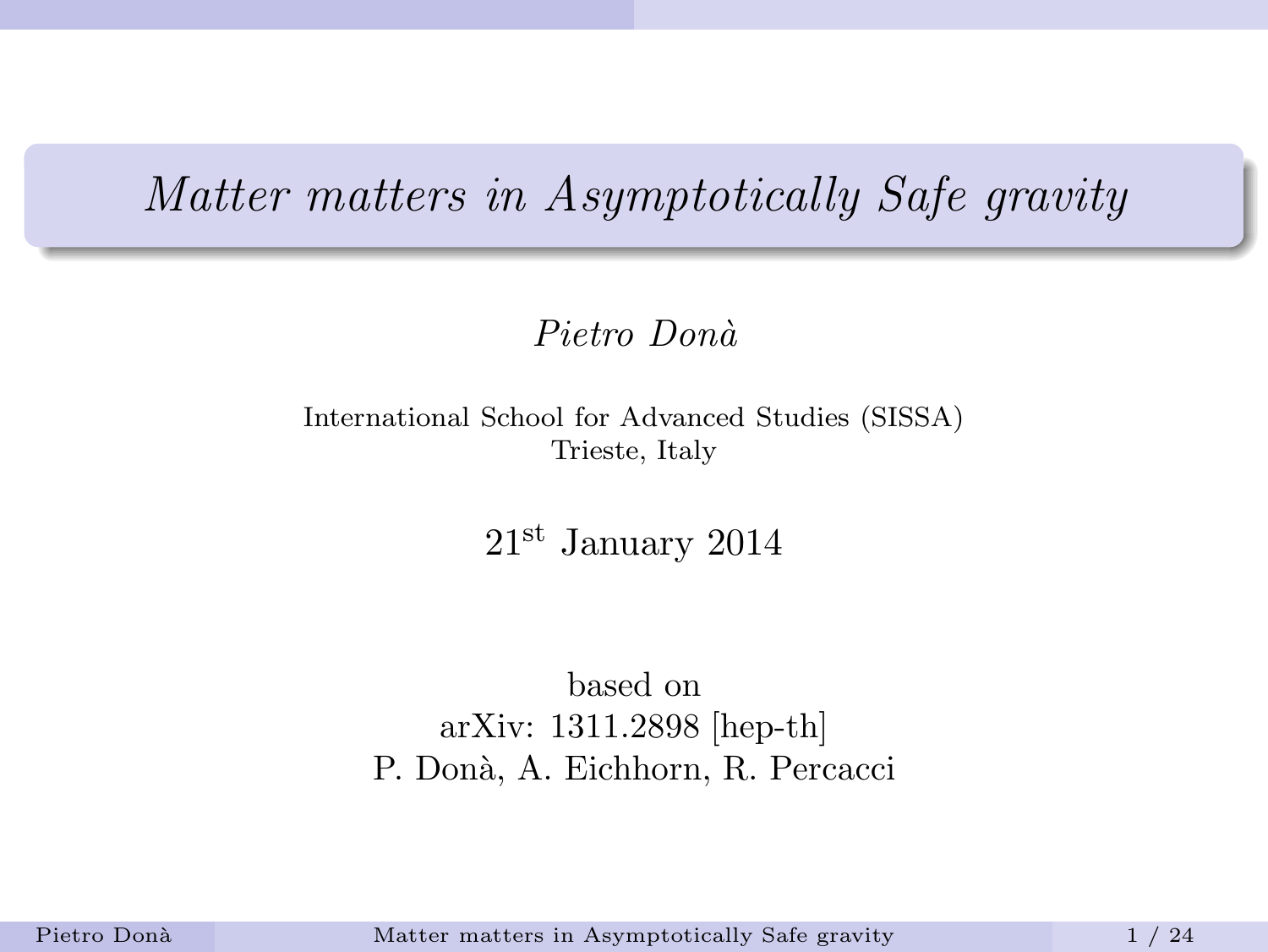Outline of the talk:

- Motivation
- Brief introduction to Asymptotic Safety
- Does Matter matter in Asymptotic Safety?
- Conclusions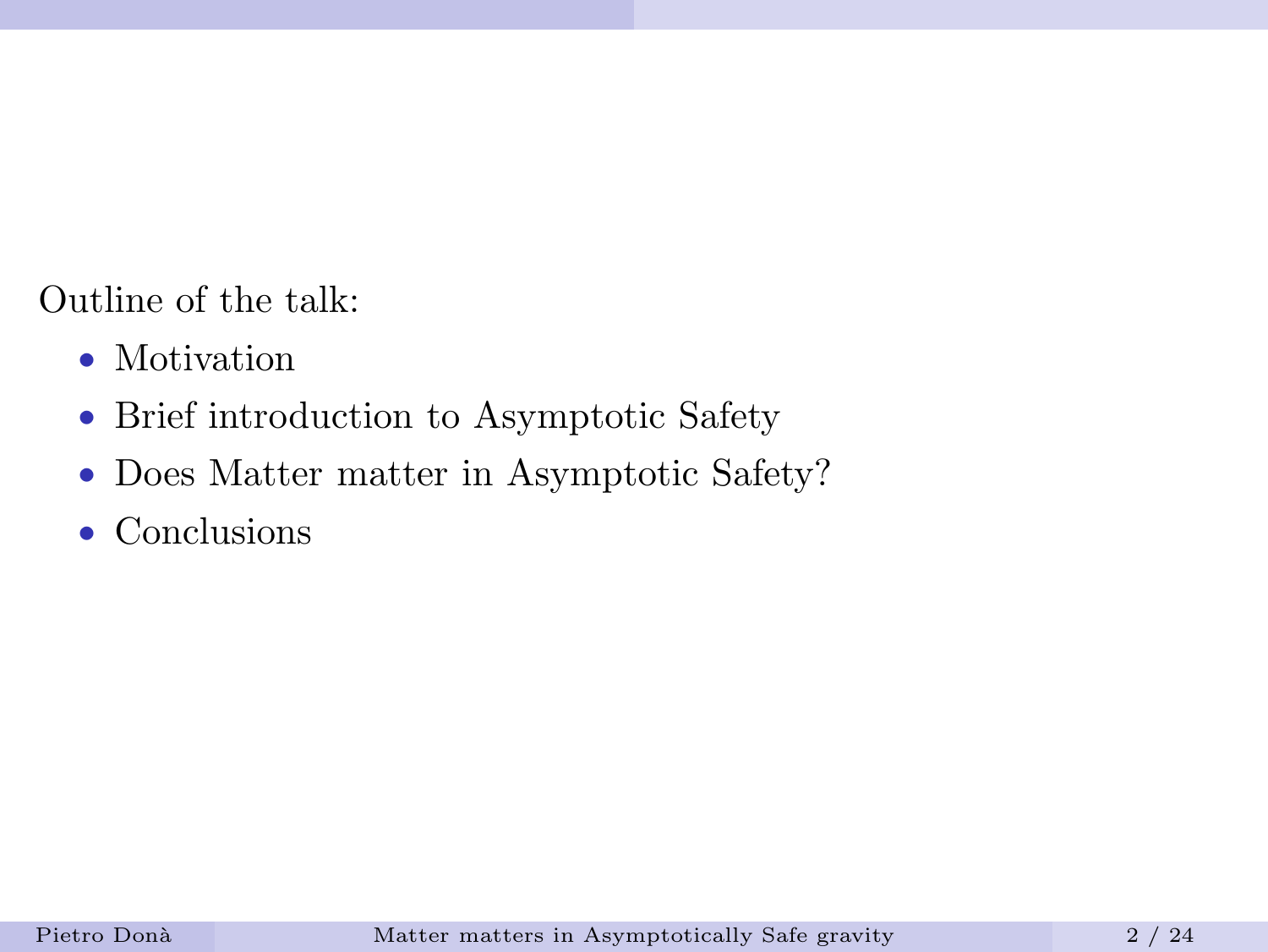## Motivation

Matter in Quantum Gravity

- usually ignored or not dynamical
- the addition of matter d.o.f. could alter the properties of the theory

e.g. Yang-Mills theory with too many fermions

Matter in the AS scenario

- straightforward inclusion of matter d.o.f.
- quantum gravity fluctuations generate matter interaction
- compatibility with particle physics models?
- a test for quantum gravity!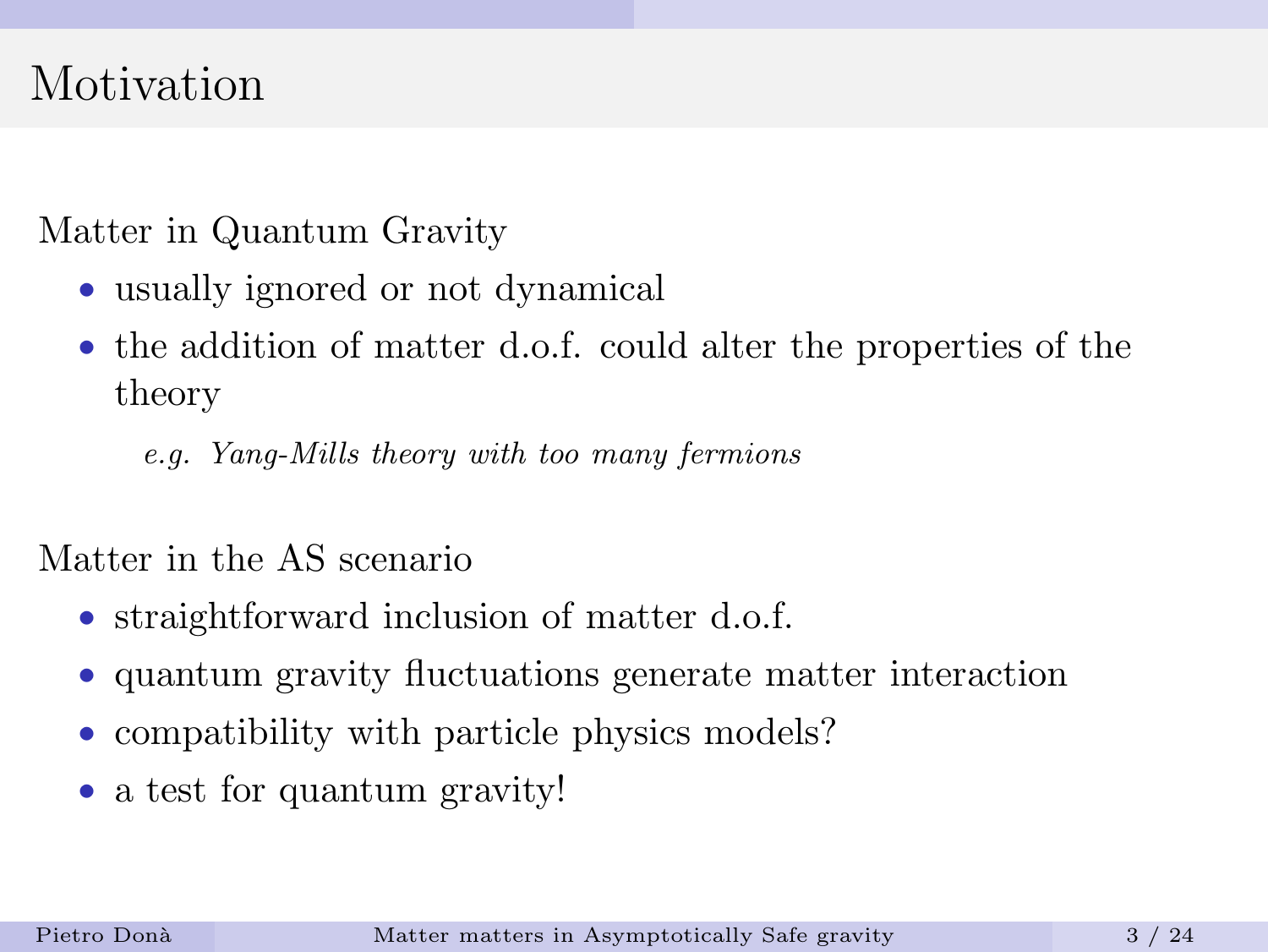# Introduction to Asymptotic Safety I

Perturbative Quantum Gravity is non renormalizable

- at one loop level with matter ['t Hooft and Veltman, 1974]
- at two loops level pure gravity [Goroff and Sagnotti, 1986]

Maybe gravity is Asymptotically Safe! [Weinberg, 1976]

• A nontrivial fixed point exists for the underlying renormalization group (RG) flow of gravity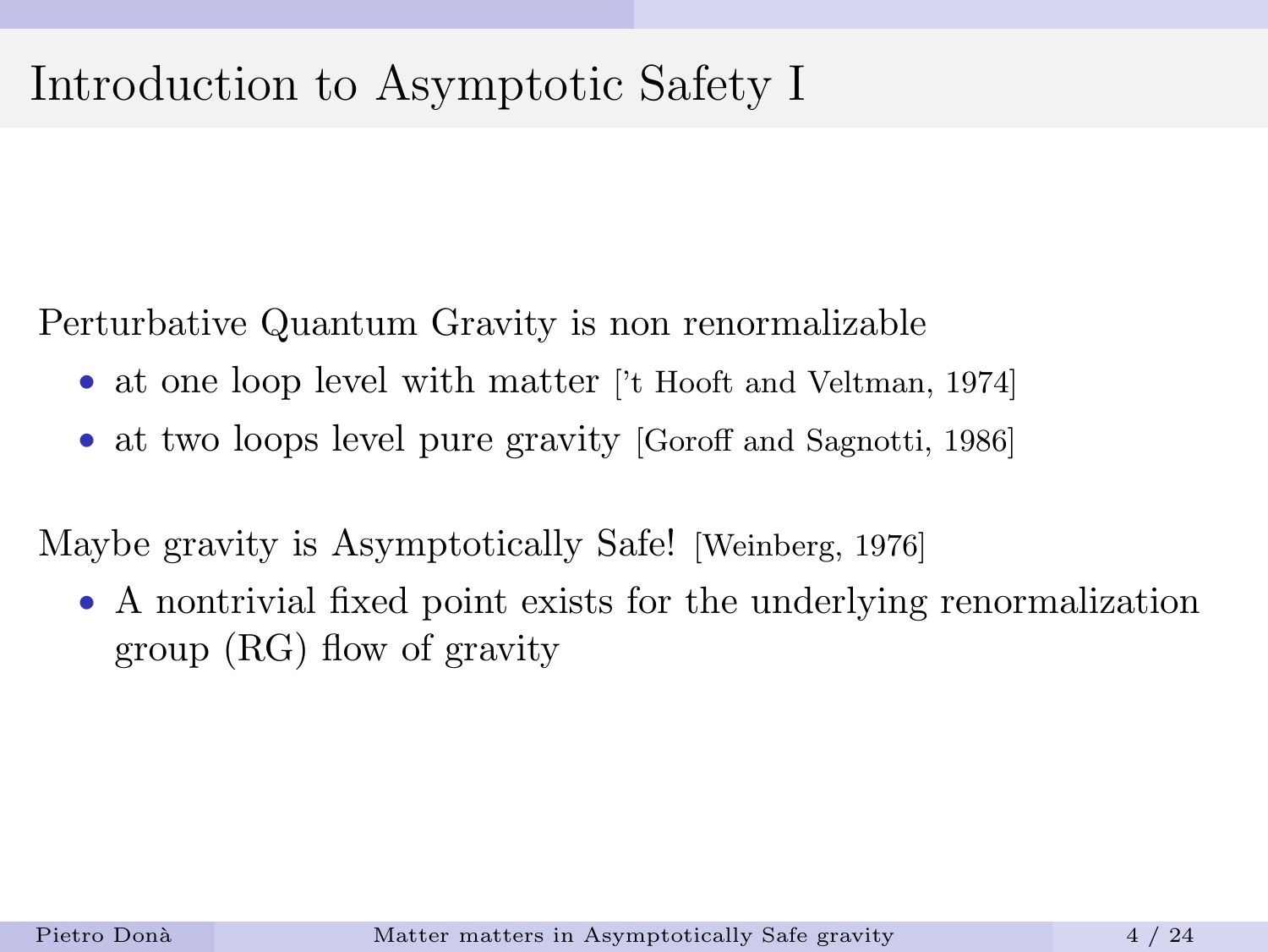### Fixed Points

- Definition
	- a point  $(g_i^*)$  in theory space where all couplings stop running  $(\beta_i(g_i^*) \equiv 0)$
	- the usual definition to dimensionful coupling is extended
- Properties
	- well defined (no divergences)
	- finite dimensional UV critical surface
- Recover GR in the IR Limit
	- RG-trajectories have intervals where GR is a good approximation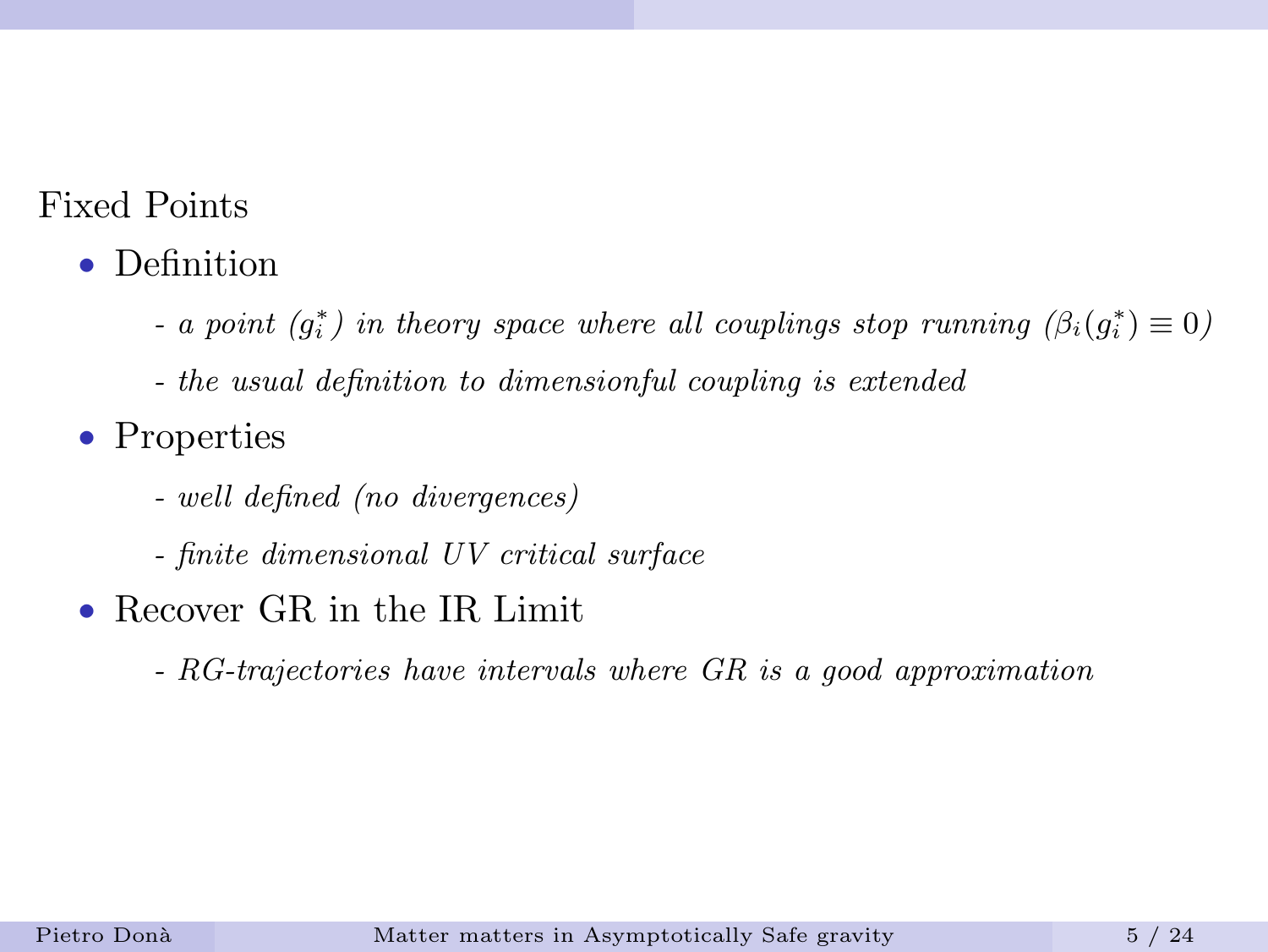# Introduction to Asymptotic Safety II

Perturbative Quantum Gravity is non renormalizable

- at one loop level with matter ['t Hooft and Veltman, 1974]
- at two loops level pure gravity [Goroff and Sagnotti, 1986]

Maybe gravity is Asymptotically Safe! [Weinberg, 1976]

- A nontrivial fixed point exists for the underlying renormalization group (RG) flow of gravity
- Calculability improved in the early '90s with the use of *effective* average action [Reuter and Wetterich, 1994]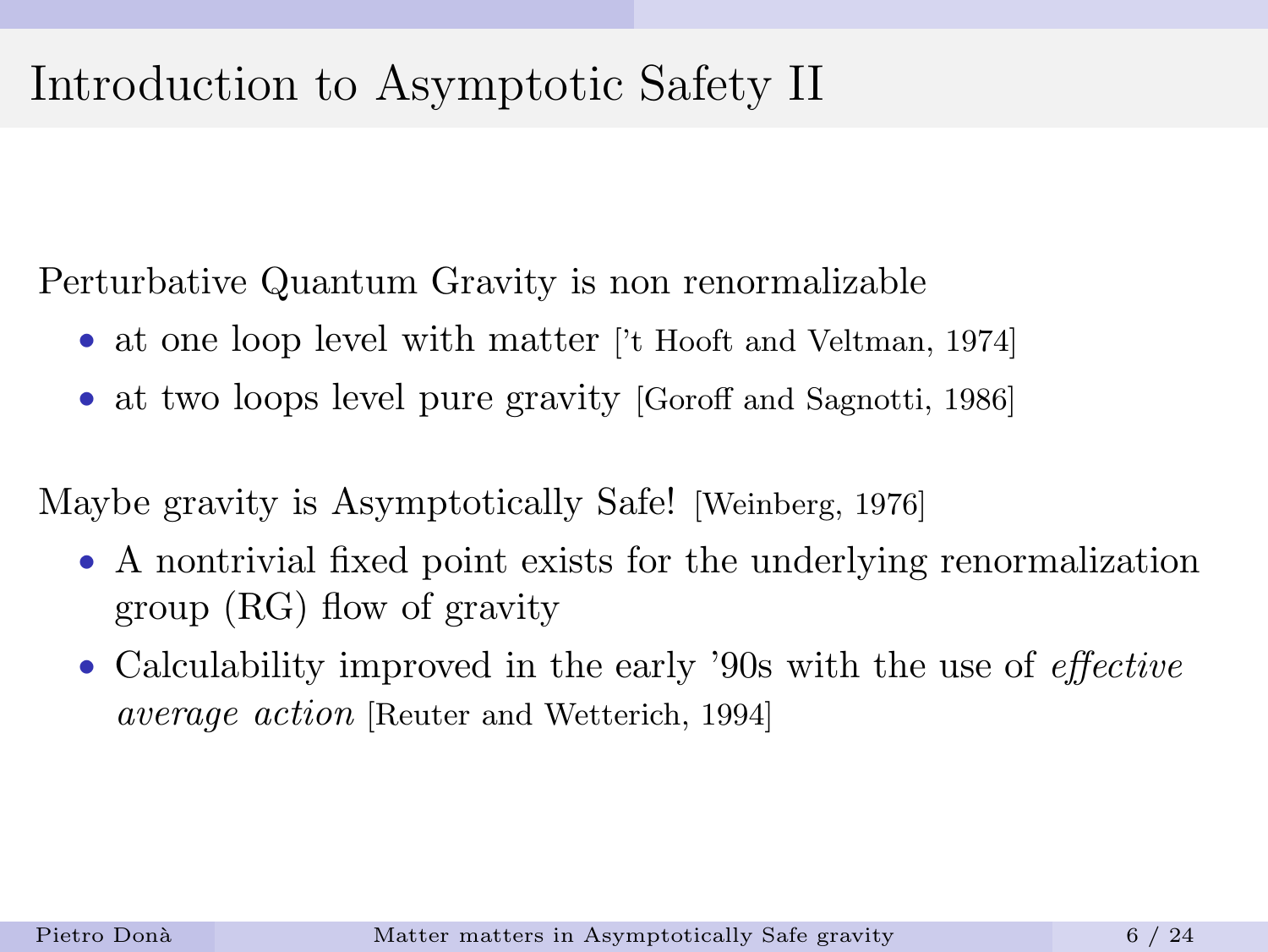Functional Renormalization Group Approach

- The main ingredient is the Effective Average Action  $\Gamma_k$ 
	- $k \rightarrow 0$ : usual effective action
- Addition of regulator or cutoff  $R_k$  term
	- implement the coarse grain
	- suppression factor for the fluctuations with momenta lower than k
- The Effective Average Action satisfies the Wetterich equation:

$$
\partial_t \Gamma_k = \frac{1}{2} \mathrm{STr} \frac{\partial_t \mathcal{R}_k}{\Gamma_k^{(2)} + \mathcal{R}_k}
$$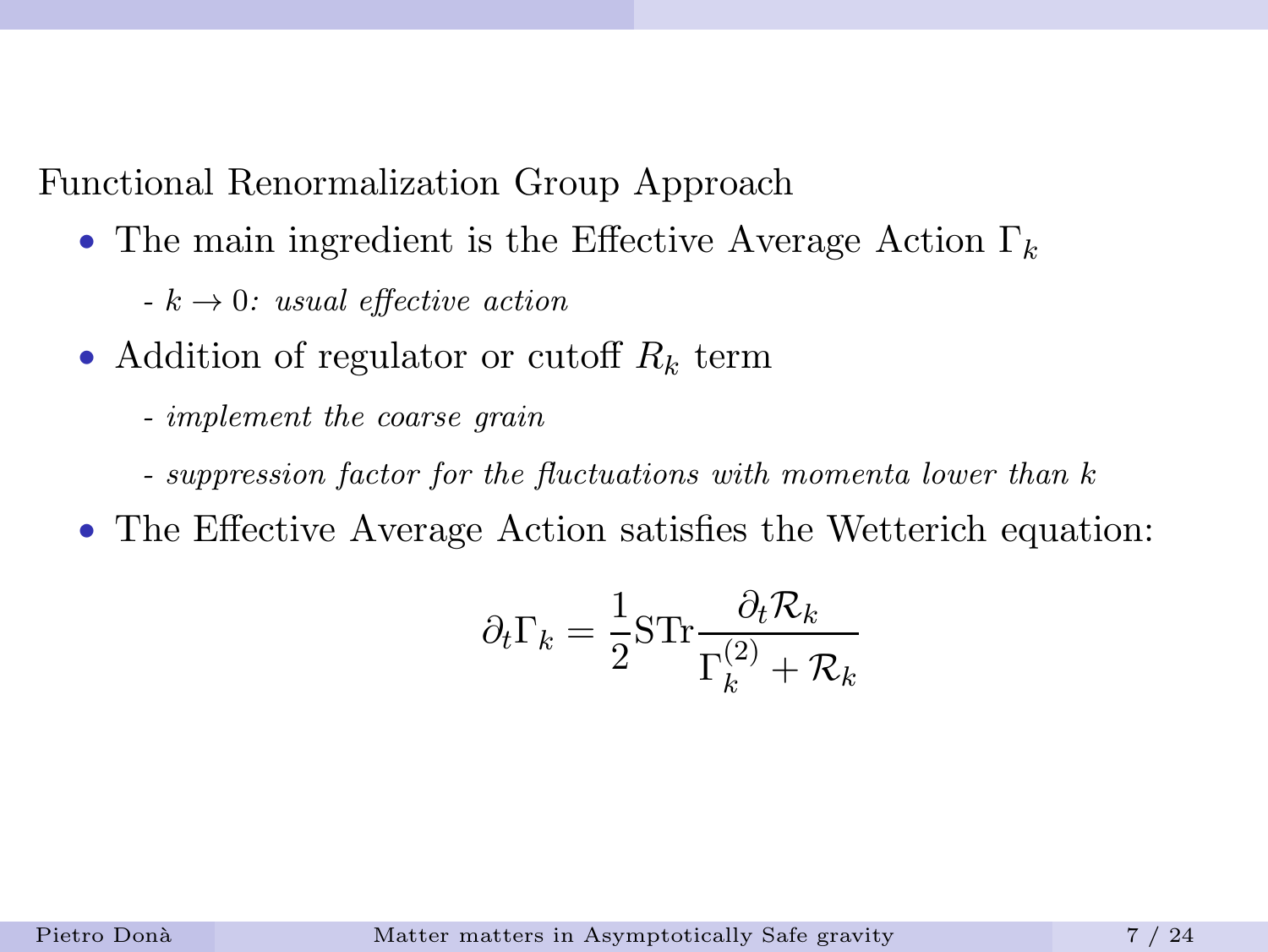# Introduction to Asymptotic Safety III

Perturbative Quantum Gravity is non renormalizable

- at one loop level with matter ['t Hooft and Veltman, 1974]
- at two loops level pure gravity [Goroff and Sagnotti, 1986]

Maybe gravity is Asymptotically Safe! [Weinberg, 1976]

- A nontrivial fixed point exists for the underlying renormalization group (RG) flow of gravity
- Calculability improved in the early '90s with the use of *effective* average action [Reuter and Wetterich, 1994]
- More than two decades of work contributed to find evidence of the existence of a non-Gaussian FP with different truncations.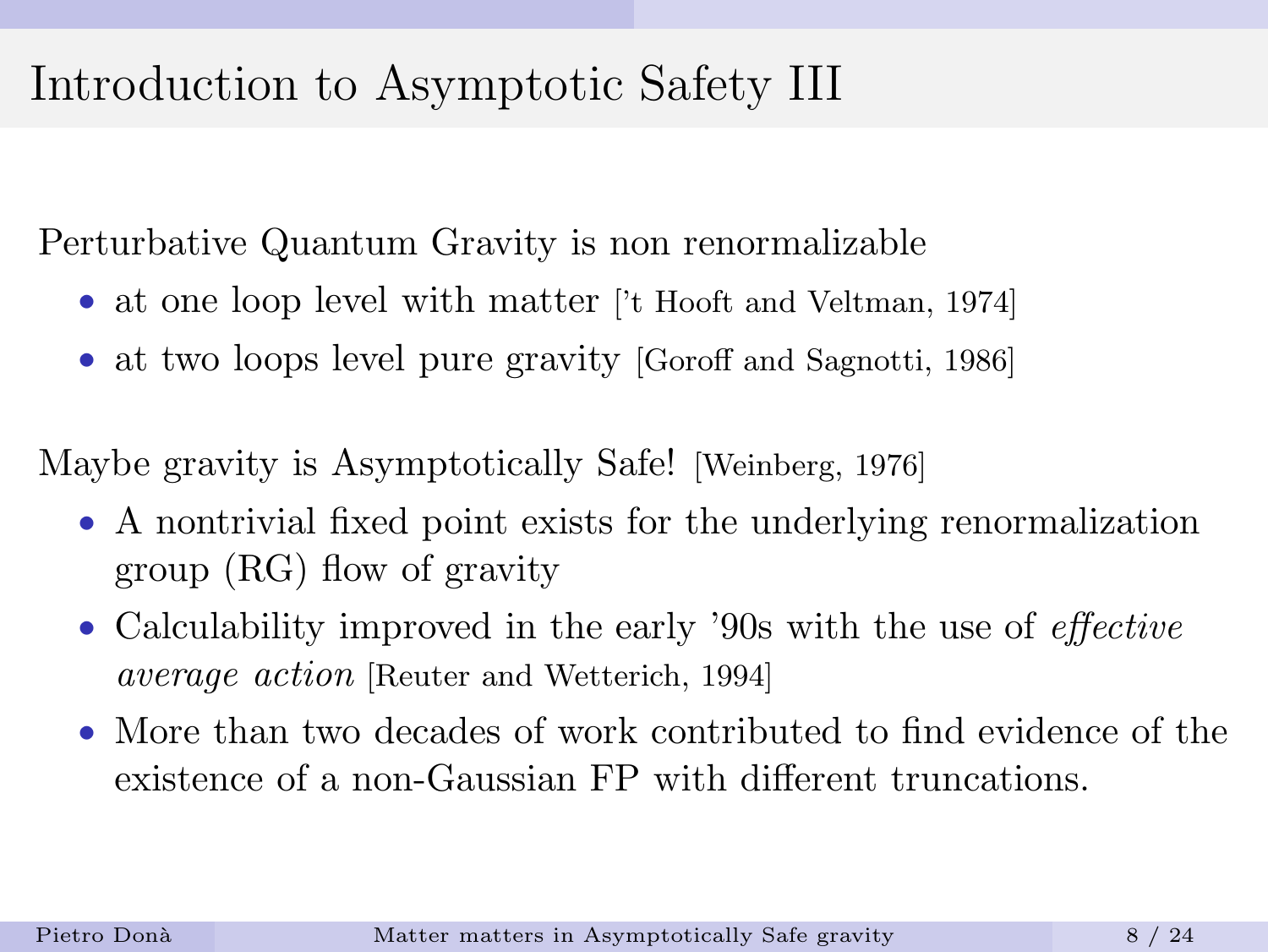Which truncations?

· · ·

Einstein-Hilbert truncation  $R^2C^2$  truncation  $f(R)$  truncation

R  $R^2$  $R^3$  $C_{\mu\nu\rho\sigma}$   $C^{\mu\nu\rho\sigma}$   $\Big)$   $R_{\mu\nu}R^{\mu\nu}$  $C^{\rho\sigma}_{\mu\nu}$   $C^{\gamma\delta}_{\rho\sigma}$   $C^{\mu\nu}_{\gamma\delta}$  $\gamma\delta$  $R\Box R$  +7 more<br>  $R_{\mu\nu}R^{\mu\nu}$ 

1

. . .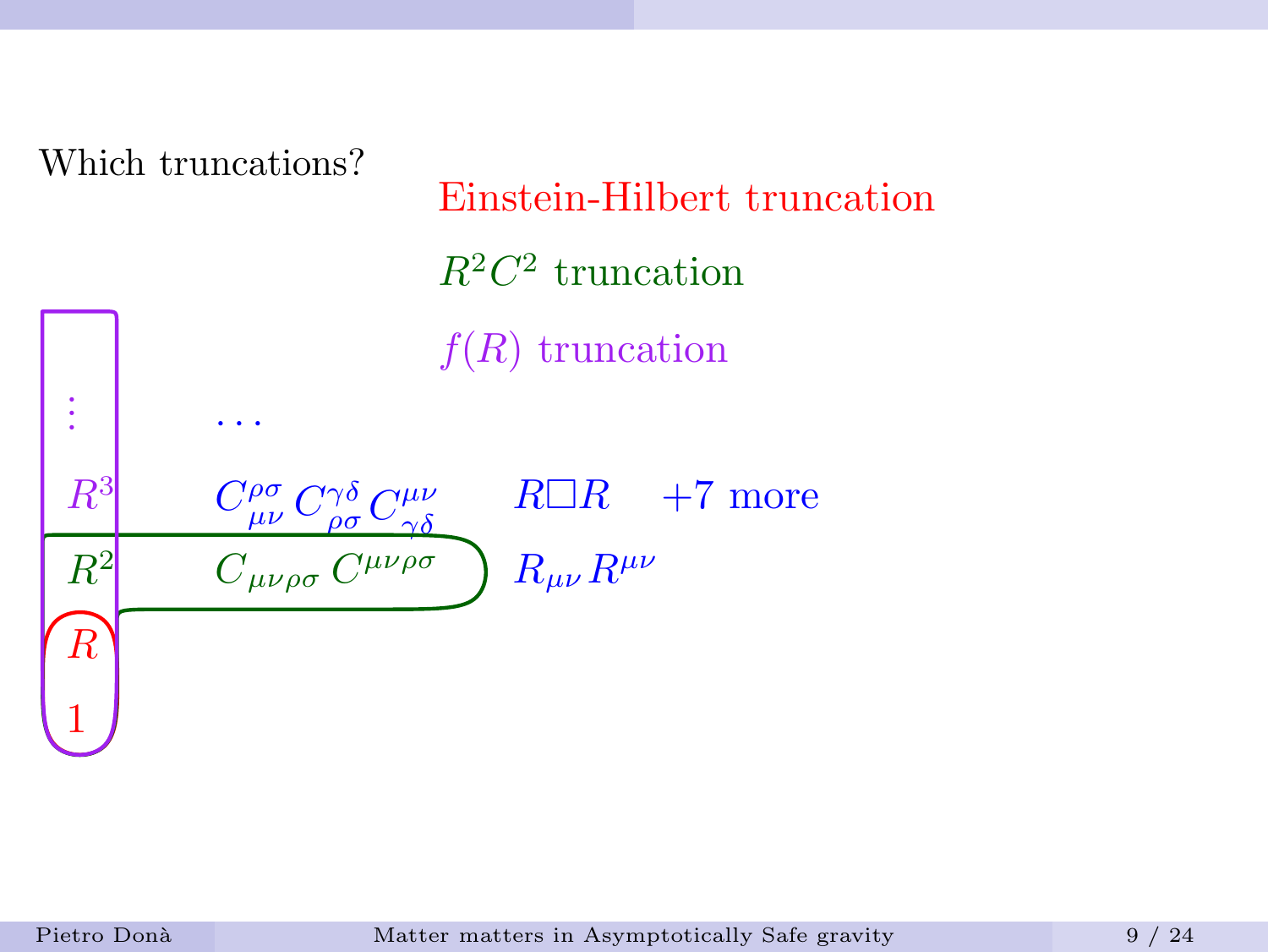### Does Matter matter in AS?

Our truncation is given by

$$
\Gamma_k = \Gamma_{\rm EH} + S_{\rm gf} + S_{\rm gh} + \Gamma_{\rm matter}
$$

- Einstein-Hilbert Action with the standard gauge fixing and ghosts
- Massless minimally coupled matter and gauge fields  $(N_S, N_D, N_V)$ fermions  $\longrightarrow$  tetrads formulation, symmetric gauge fixing, no  $O(4)$  ghosts qauge fields  $\longrightarrow$  belian, no mixing between gauge and diffeo ghosts
- For a consistent closure of the  $\beta$ -functions graviton and matter anomalous dimensions are needed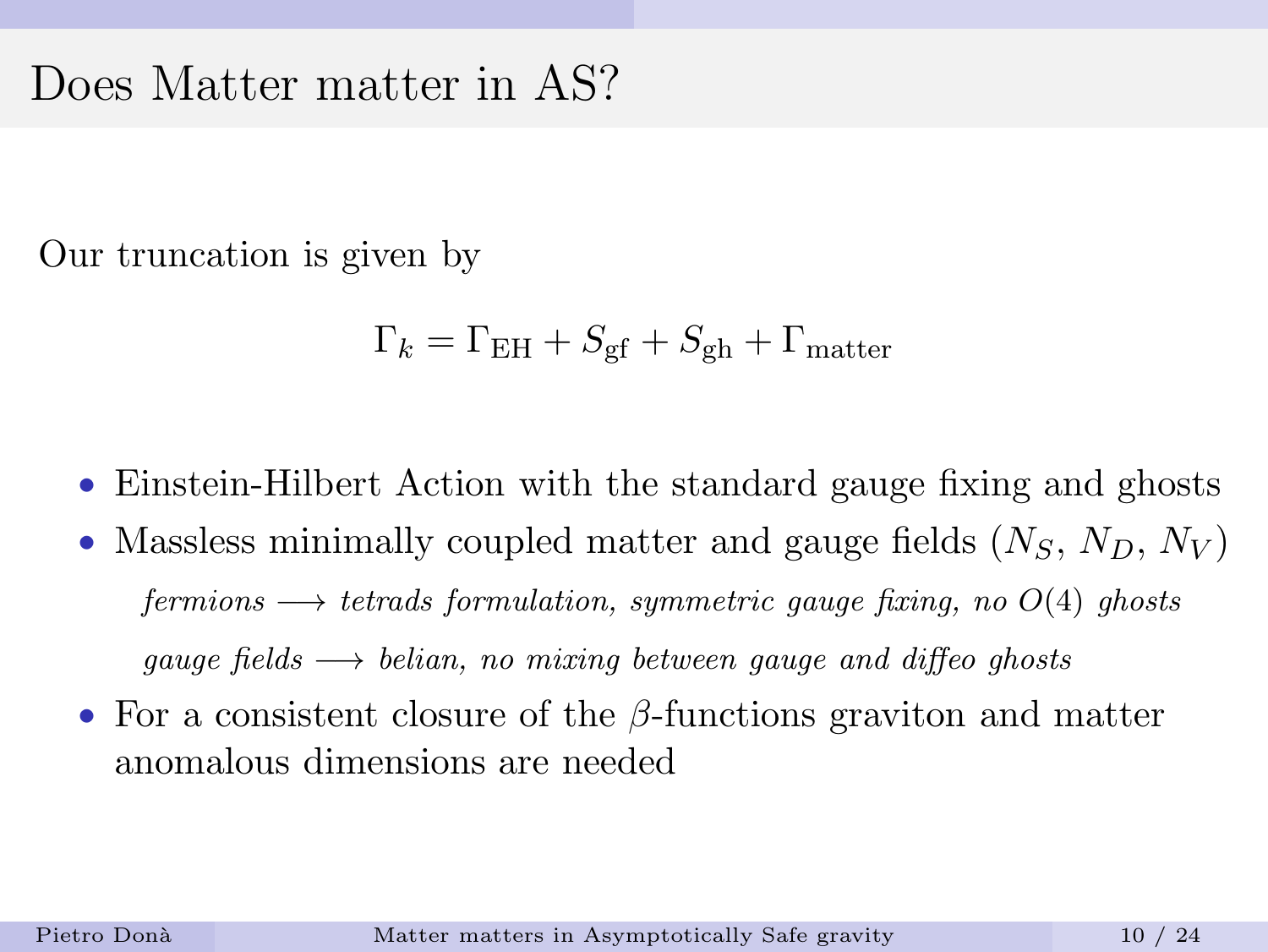# The method

### FRG techniques

- Background Field Method
	- gauge invariance of the Effective Action Γ
	- meaningful distinction between high and low momentum quantum fluctuations
		- background independence achieved by keeping the background field general

The main novelty

- Computation of anomalous dimensions  $\eta_{\Phi} = -\partial_t \ln Z_{\Phi} \qquad \Phi = (h, c, S, D, V)$
- two points functionals on a flat background

Combined with the computation for  $\partial_t \tilde{G}$  and  $\partial_t \tilde{\Lambda}$ 

- spherical background
- keeping into account all the anomalous dimensions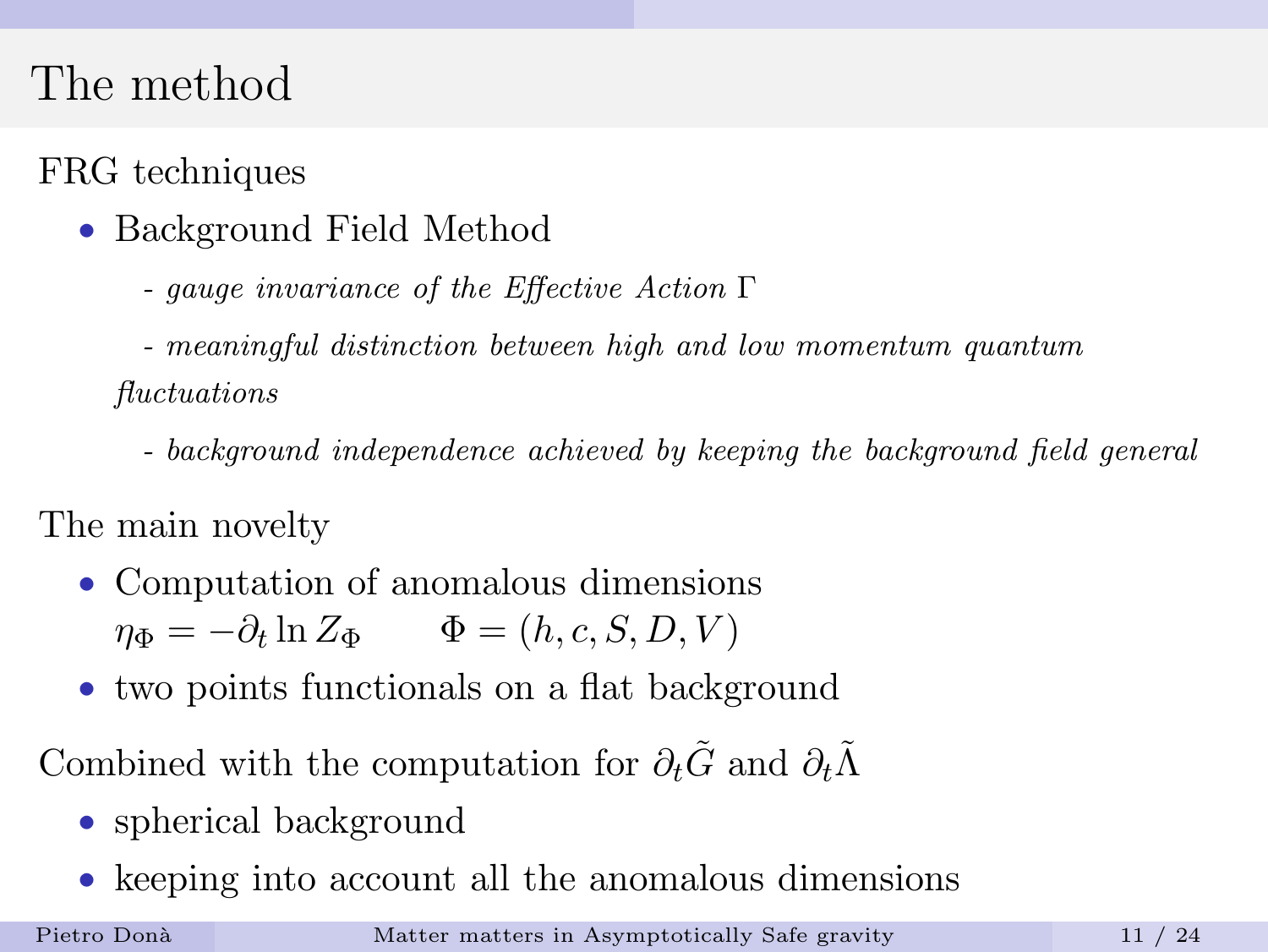### One loop analysis

- Neglect anomalous dimensions
- Expand  $\beta$ -functions to first order in  $\tilde{\Lambda}$

$$
\beta_{\tilde{G}} = 2\tilde{G} + \frac{\tilde{G}^2}{6\pi} (N_S + 2N_D - 4N_V - 22),
$$
  

$$
\beta_{\tilde{\Lambda}} = -2\tilde{\Lambda} + \frac{\tilde{G}}{4\pi} (N_S - 4N_D + 2N_V + 2)
$$
  

$$
+ \frac{\tilde{G}\tilde{\Lambda}}{6\pi} (N_S + 2N_D - 4N_V + 8).
$$

- red number analyzes encode the effect of gravitons and ghosts
- we can study the problem analytically
- we analyze the effect of matter in this approximation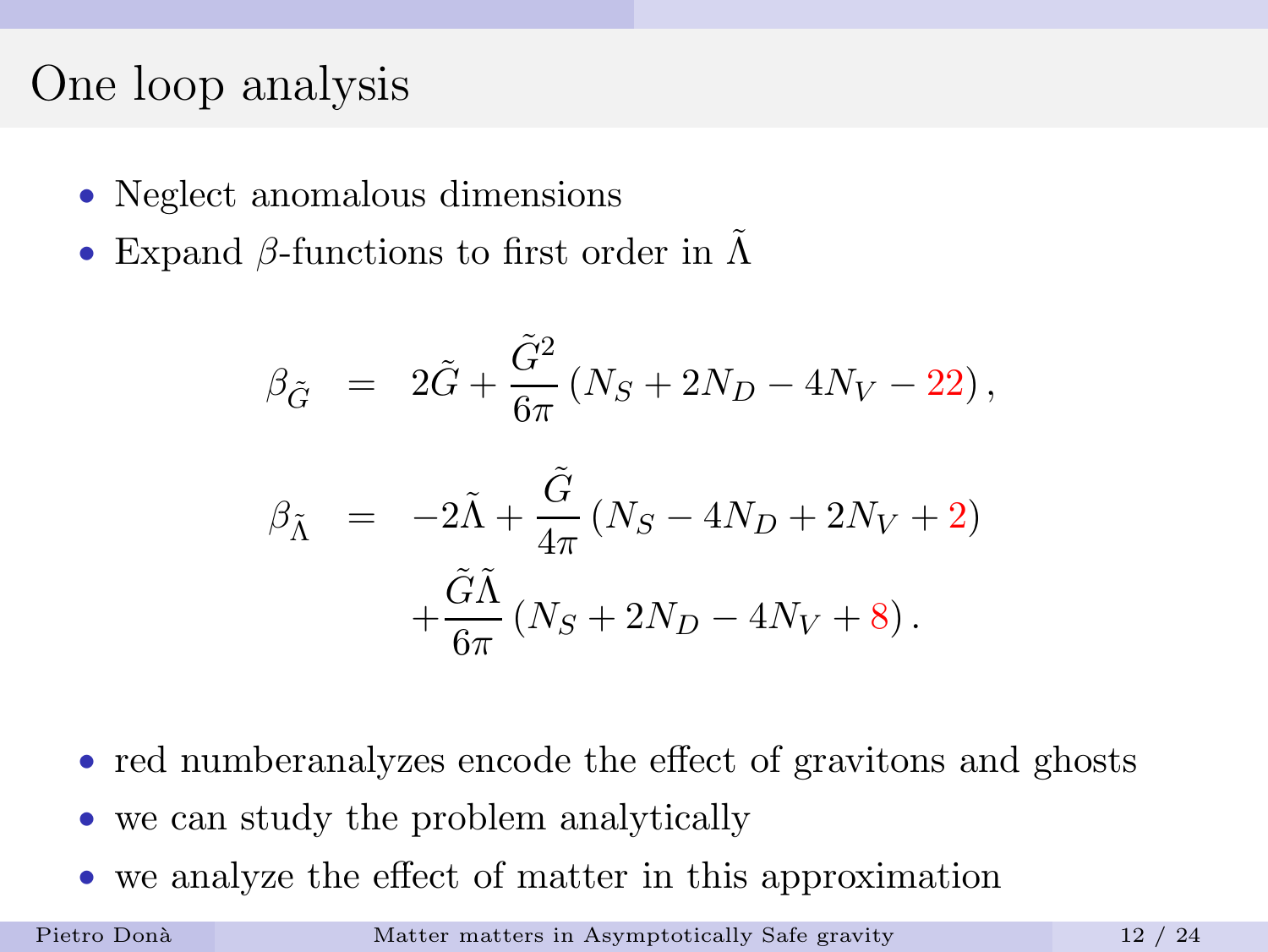There is a non-Gaussian fixed point

$$
\begin{array}{rcl} \tilde{\Lambda}_\ast &=& -\frac{3}{4}\frac{N_S-4N_D+2N_V+2}{N_S+2N_D-4N_V-7}\;,\\[2ex] \tilde{G}_\ast &=& -\frac{12\pi}{N_S+2N_D-4N_V-22}\;. \end{array}
$$

- We require the positivity of  $\tilde{G}_{*}$  $N_S + 2N_D - 4N_V - 22 < 0$
- There are divergences. We consider the region of fixed points connected with the "no matter" one.
- The critical exponents are both positive in the allowed region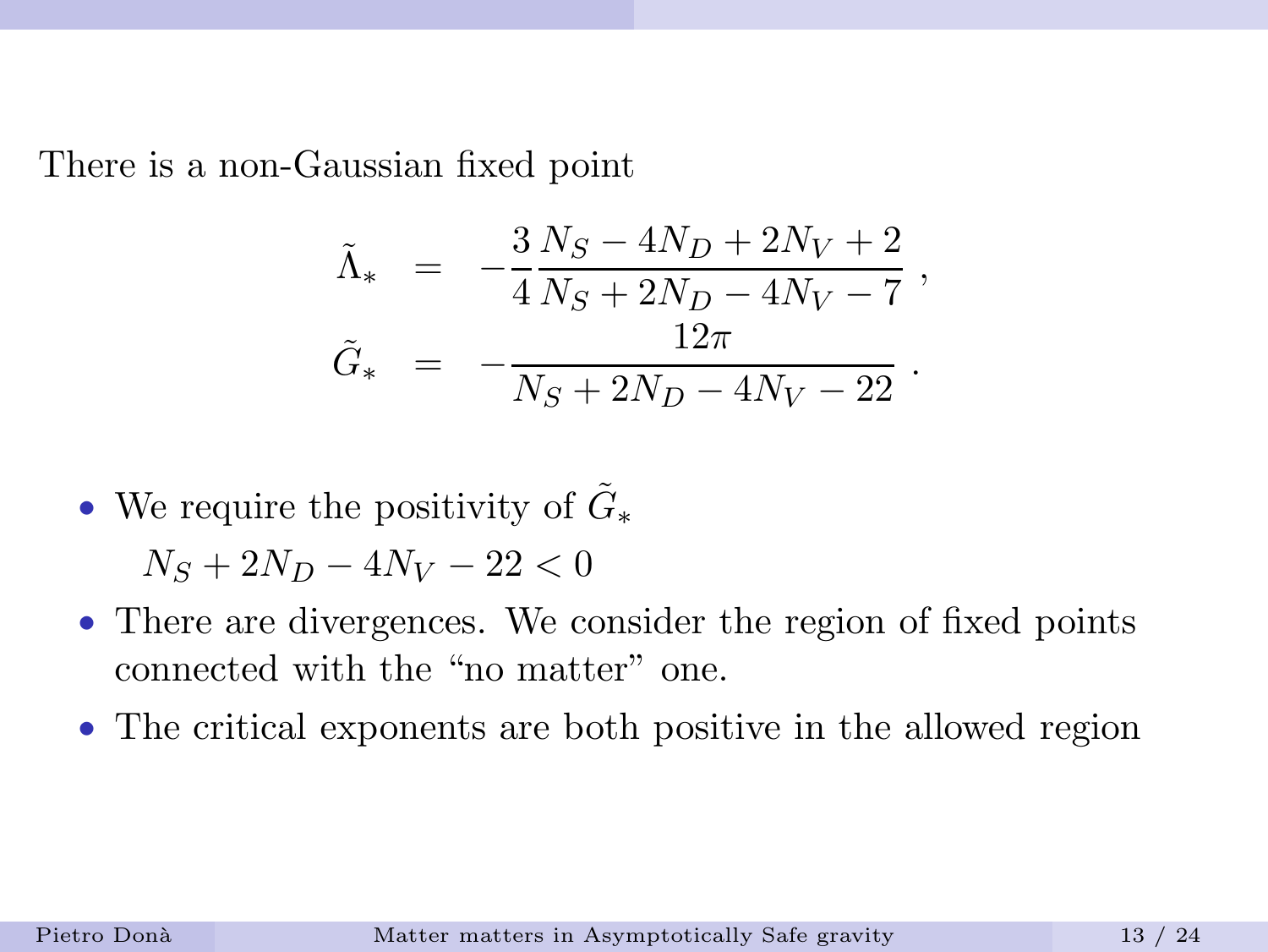

Allowed region with 0, 6, 12, 24 gauge fields

Pietro Donà [Matter matters in Asymptotically Safe gravity](#page-0-0) 14 / 24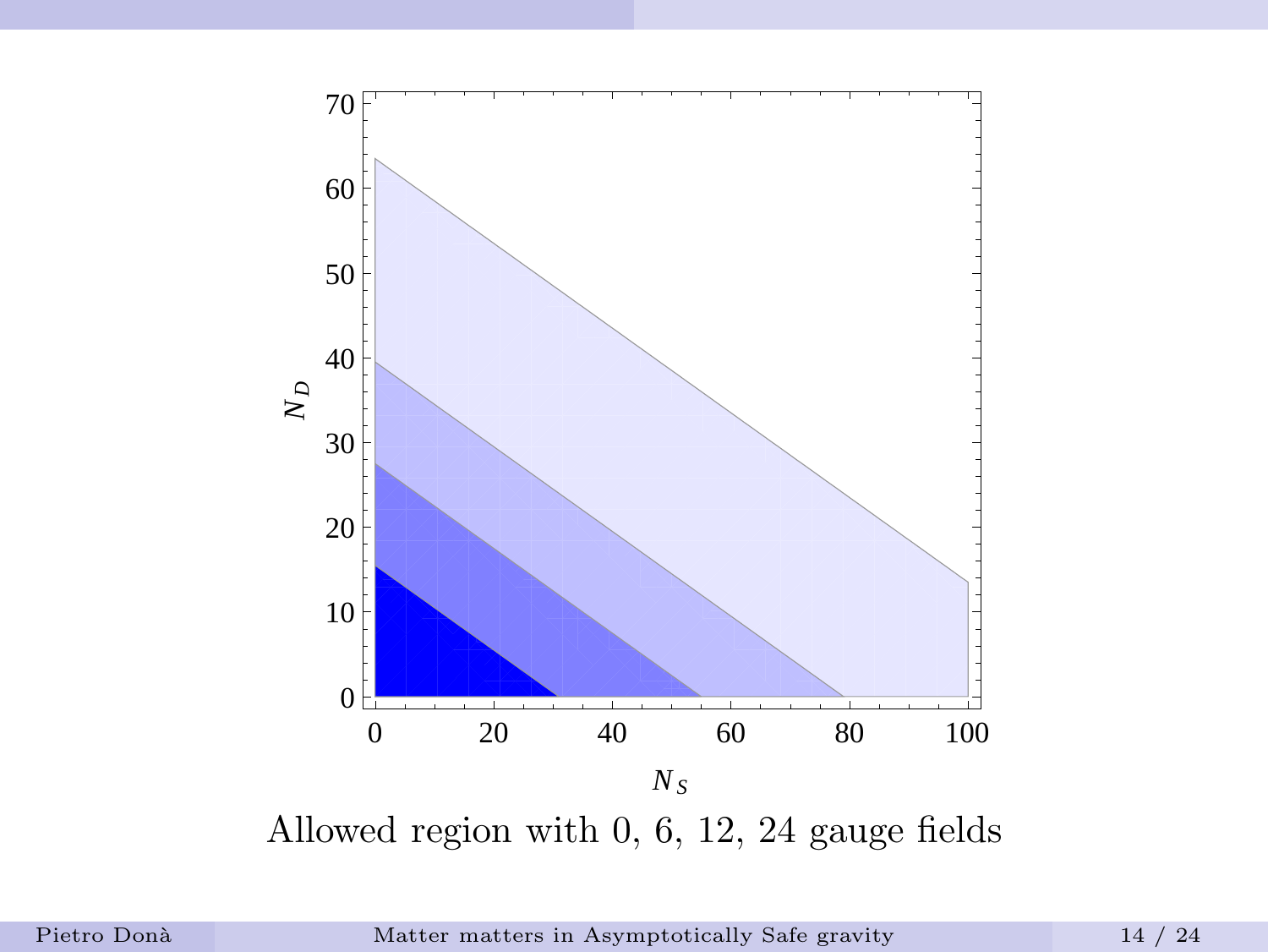# Results for the full system

Selection criteria (continuous deformation of the fixed point without matter)

- we require  $\tilde{G}_* > 0$
- discard fixed points with less than two relevant directions
- rule out "too large" critical exponents ( $\approx 20$  optional)

Anomalous dimension and predictivity (critical exponents at the FP and anomalous dimension) For a term  $\mathcal{O} \equiv g_{\mathcal{O}} \Phi^n$ 

$$
\theta_{\mathcal{O}} = -\left(-d + nd_{\Phi} + \frac{n}{2}\eta_{\Phi}\right) + \ldots \rightarrow \eta_{\Phi} > -2d_{\Phi}
$$

For the graviton  $\eta_h > -\frac{d+2}{2}$  $\frac{+2}{2}$  is an additional requirement on the fixed point!

Pietro Donà [Matter matters in Asymptotically Safe gravity](#page-0-0) 15 / 24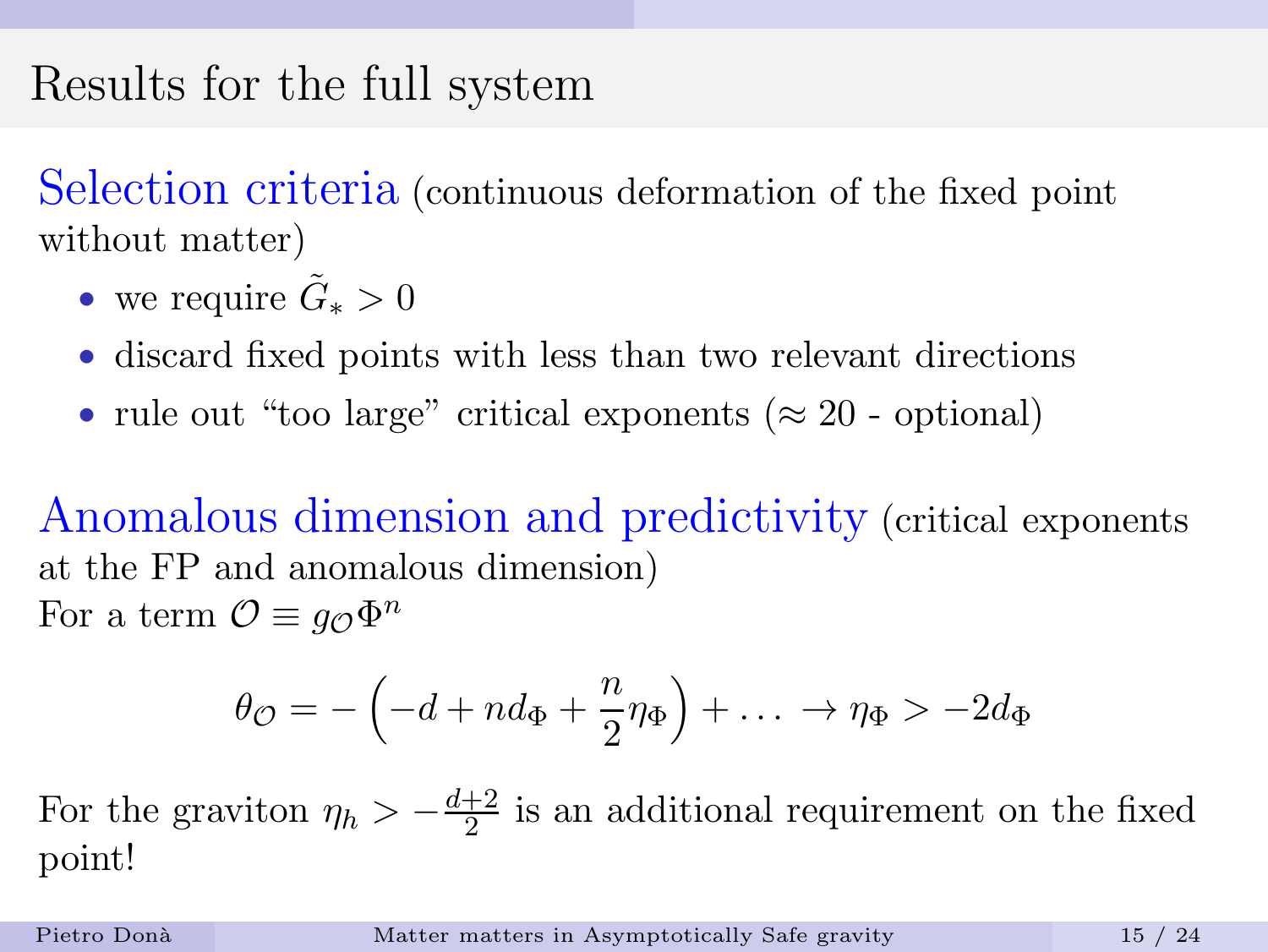### Effects of matter

- Scalar fields  $\rightarrow \tilde{G}_*$  to smaller values and  $\tilde{\Lambda}_*$  to larger positive values
	- critical number of scalar fields
	- strong increase on the critical exponents
- Fermion fields  $\rightarrow \tilde{G}_*$  to larger values and  $\tilde{\Lambda}_*$  to larger negative values
	- critical number of fermion fields
	- small effect on the critical exponents
- Vector fields  $\rightarrow \tilde{G}_*$  to smaller values and  $\tilde{\Lambda}_*$  to larger positive values
	- no maximal number of vector fields but predictivity might not be preserved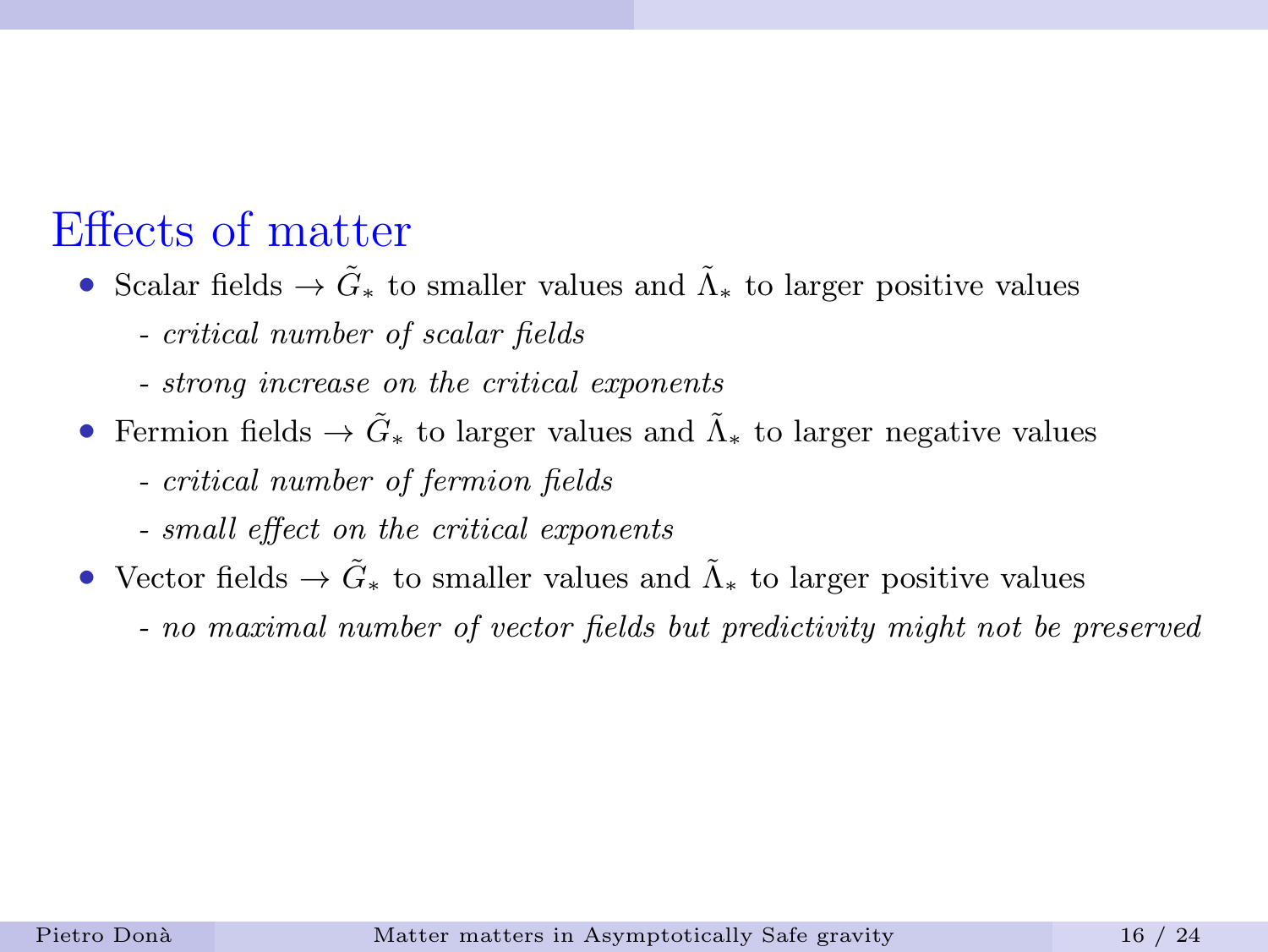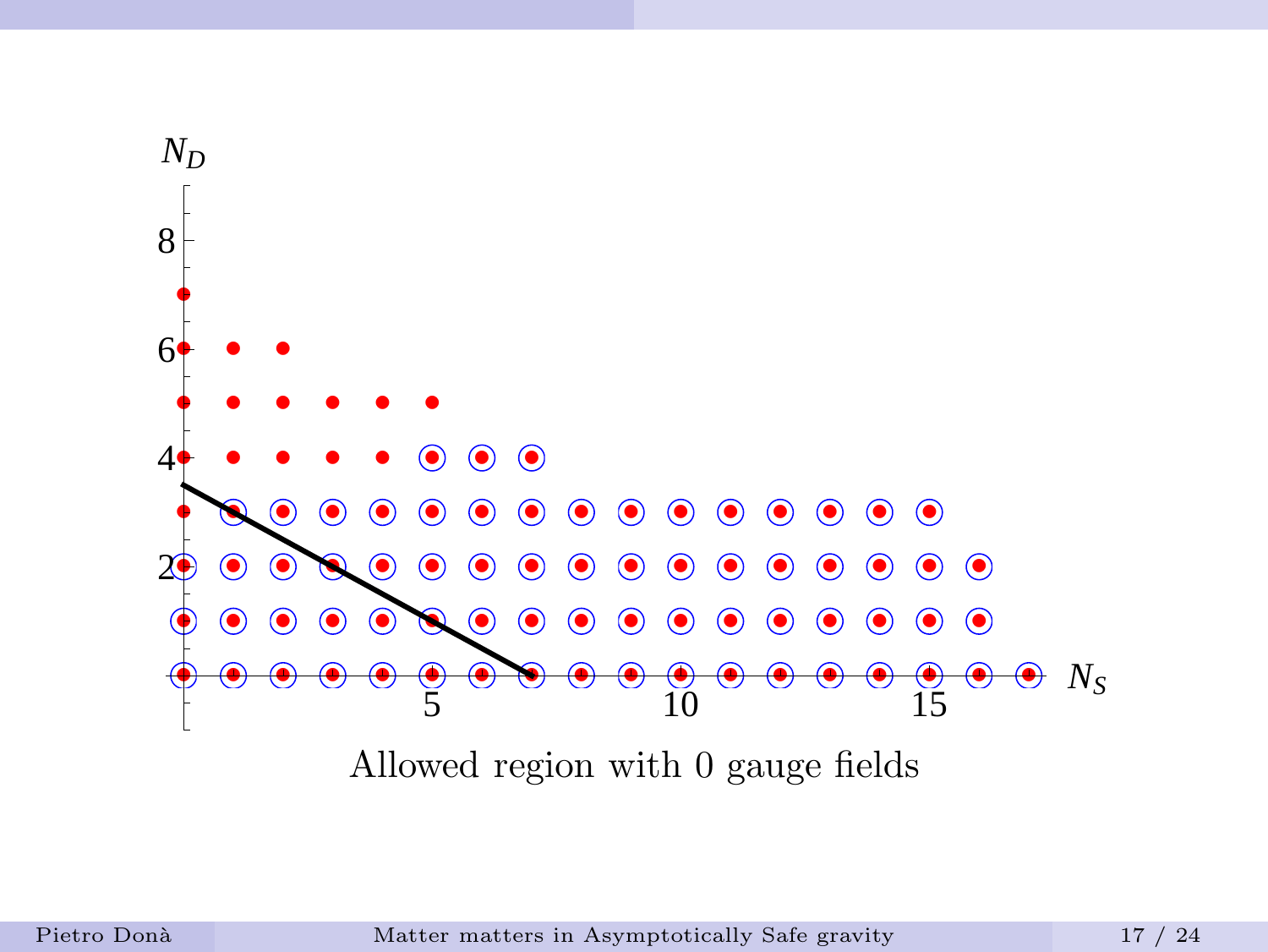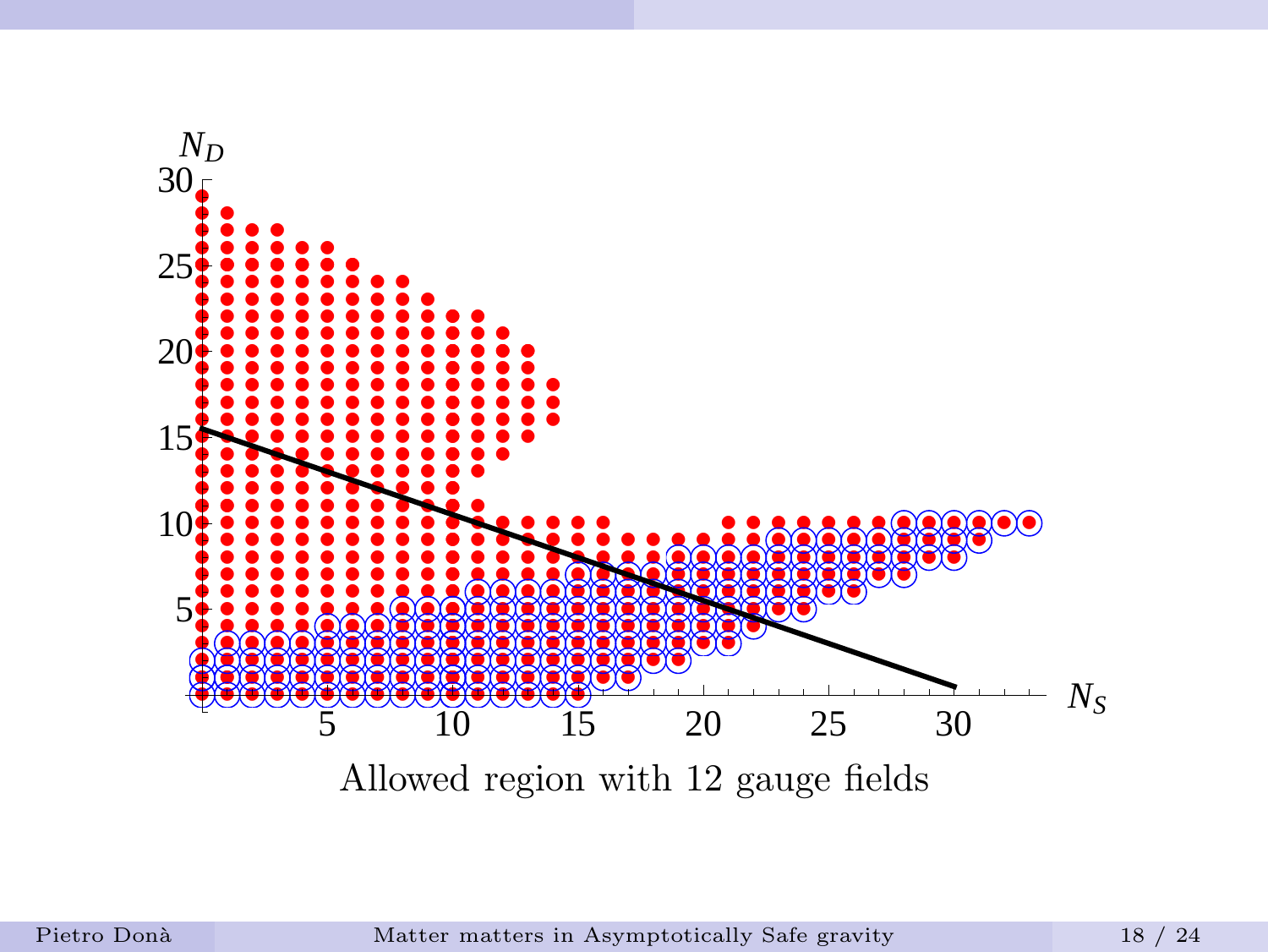# Specific matter models

Disclaimer:

- 1. particular truncation
- 2. neglecting matter self interaction
- 3. all the gauge fields are abelian

| Model                | $N_{S}$  | $N_D$    | $N_V$    | $G_*$ | Λ.       | $\theta_1$ | $\theta_2$ | $\eta_h$ |
|----------------------|----------|----------|----------|-------|----------|------------|------------|----------|
| no matter            | $\Omega$ | $\Omega$ | $\theta$ | 1.45  | $-0.008$ | 3.08       | 1.55       | 0.07     |
| SМ                   | 4        | 45/2     | 12       | 5.34  | $-7.03$  | 3.90       | 1.95       | $-34.90$ |
| $SM + dm$ scalar     | 5        | 45/2     | 12       | 6.32  | $-8.19$  | 3.90       | 1.95       | $-40.87$ |
| $SM+3 \nu$ 's        | 4        | 24       | 12       | 8.26  | $-11.90$ | 3.90       | 1.98       | $-53.33$ |
| $SM+3\nu$ 's         |          |          |          |       |          |            |            |          |
| $+$ axion $+dm$      | 6        | 24       | 12       | 15.38 | $-21.57$ | 3.90       | 1.99       | $-97.33$ |
| MSSM                 | 49       | 61/2     | 12       |       |          |            |            |          |
| <b>GUT</b><br>SU(5)  | 124      | 24       | 24       |       |          |            |            |          |
| $\operatorname{GUT}$ | 97       | 24       | 45       |       |          |            |            |          |

- SM and extensions are compatible with a Gravitational FP
- large  $\eta_h$  means predictivity needs to be examined carefully

Pietro Donà [Matter matters in Asymptotically Safe gravity](#page-0-0) 19 / 24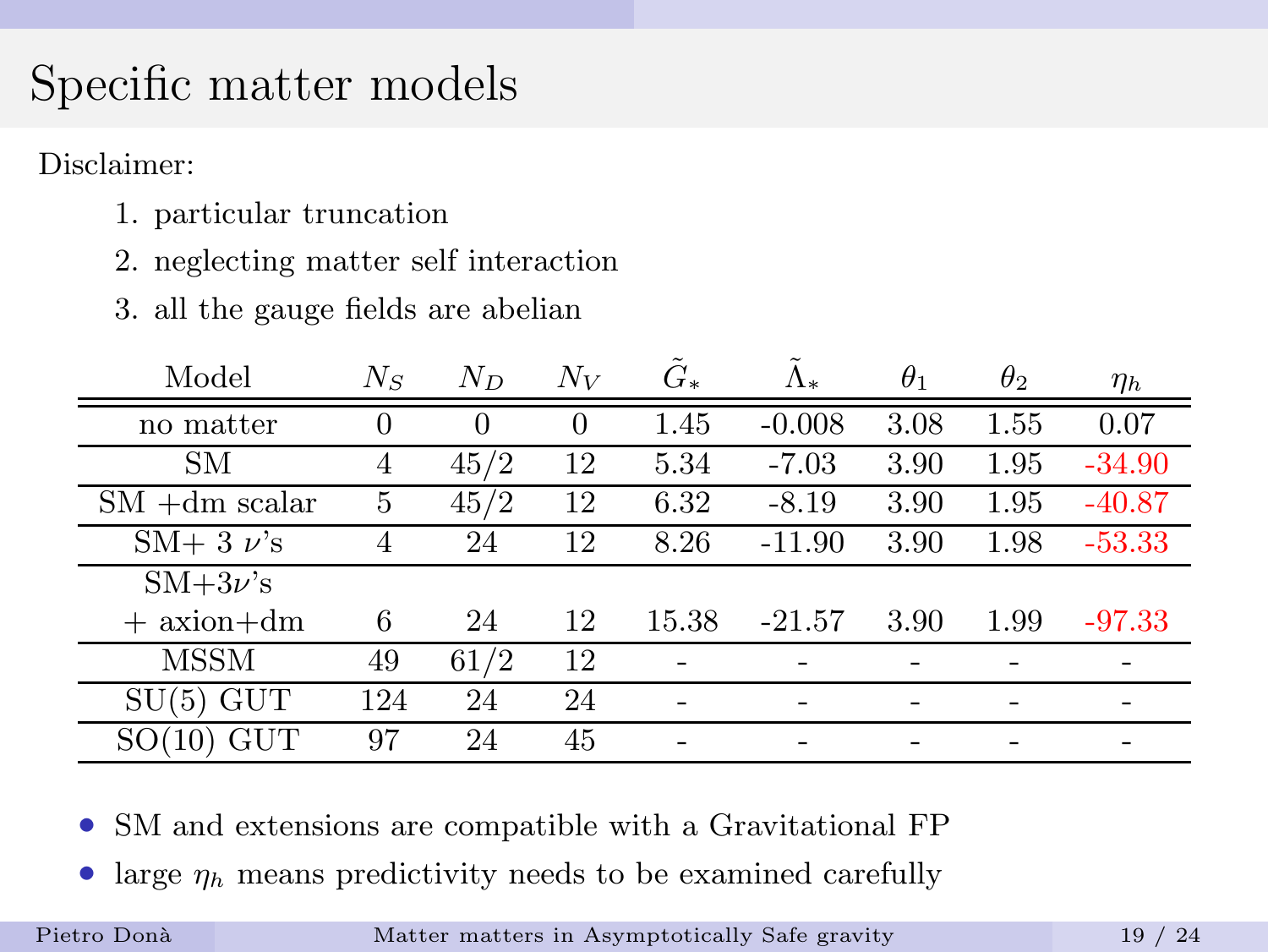# Higher dimension

- Extra dimensions are not required in Asymptotic Safety scenario of pure gravity but compatible
- For  $d = 5$ , 6 the Standard Model matter d.o.f. are incompatible with a viable gravitational fixed point



Pietro Donà [Matter matters in Asymptotically Safe gravity](#page-0-0) 20 / 24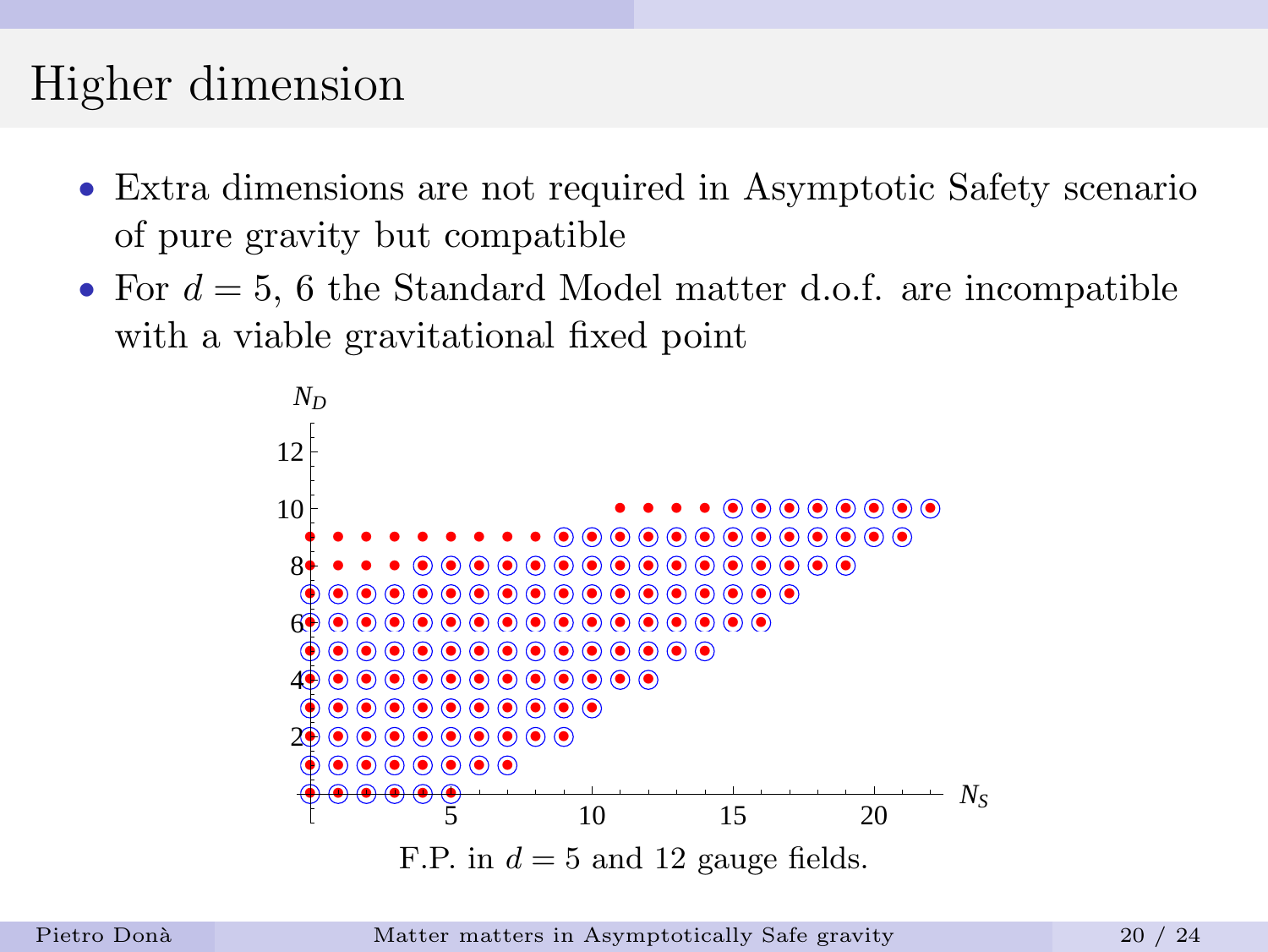# Dynamical Quantum Gravity scale

- In QCD quantum fluctuations lead to the dynamical generation of  $\Lambda_{\rm QCD}$
- A quantum-gravity scale will emerge dynamically
	- transition scale to the fixed-point regime

- the dimensionful Newton coupling passes from being constant to a scale-free regime in which  $G(k^2) \sim \frac{1}{k^2}$ 

- was found to be close to the Planck scale in previous studies with the  $Einstein-Hilbert$  truncation<sup>1</sup>

- Matter fluctuations change the scale:
	- scalars seem to have little effect on the transition scale
	- fermions shift this scale towards larger values

<sup>1</sup>M. Reuter and H. Weyer, JCAP  $0412$ , 001 (2004)

Pietro Donà [Matter matters in Asymptotically Safe gravity](#page-0-0) 21 / 24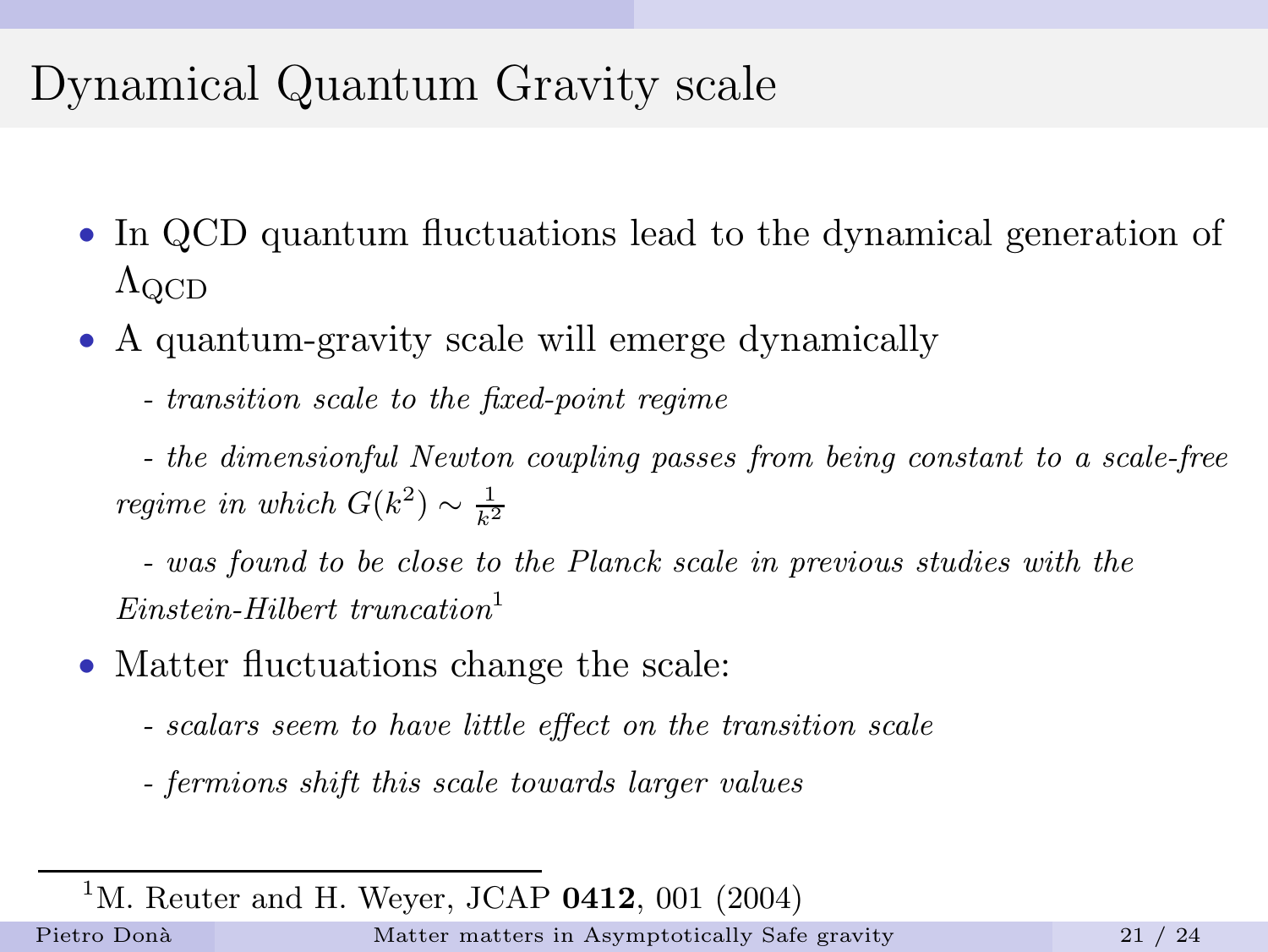### Conclusions

• Compatibility of matter degrees of freedom with the Asymptotic Safety scenario for gravity

- effect of scalar, fermionic and abelian gauge field fluctuations on the existence of an interacting fixed point

- anomalous dimensions of the quantum fluctuations were included

- a new criterion on the anomalous dimensions relying on predictivity of the theory

- upper limits on the allowed number of scalar, fermionic and vector degrees of freedom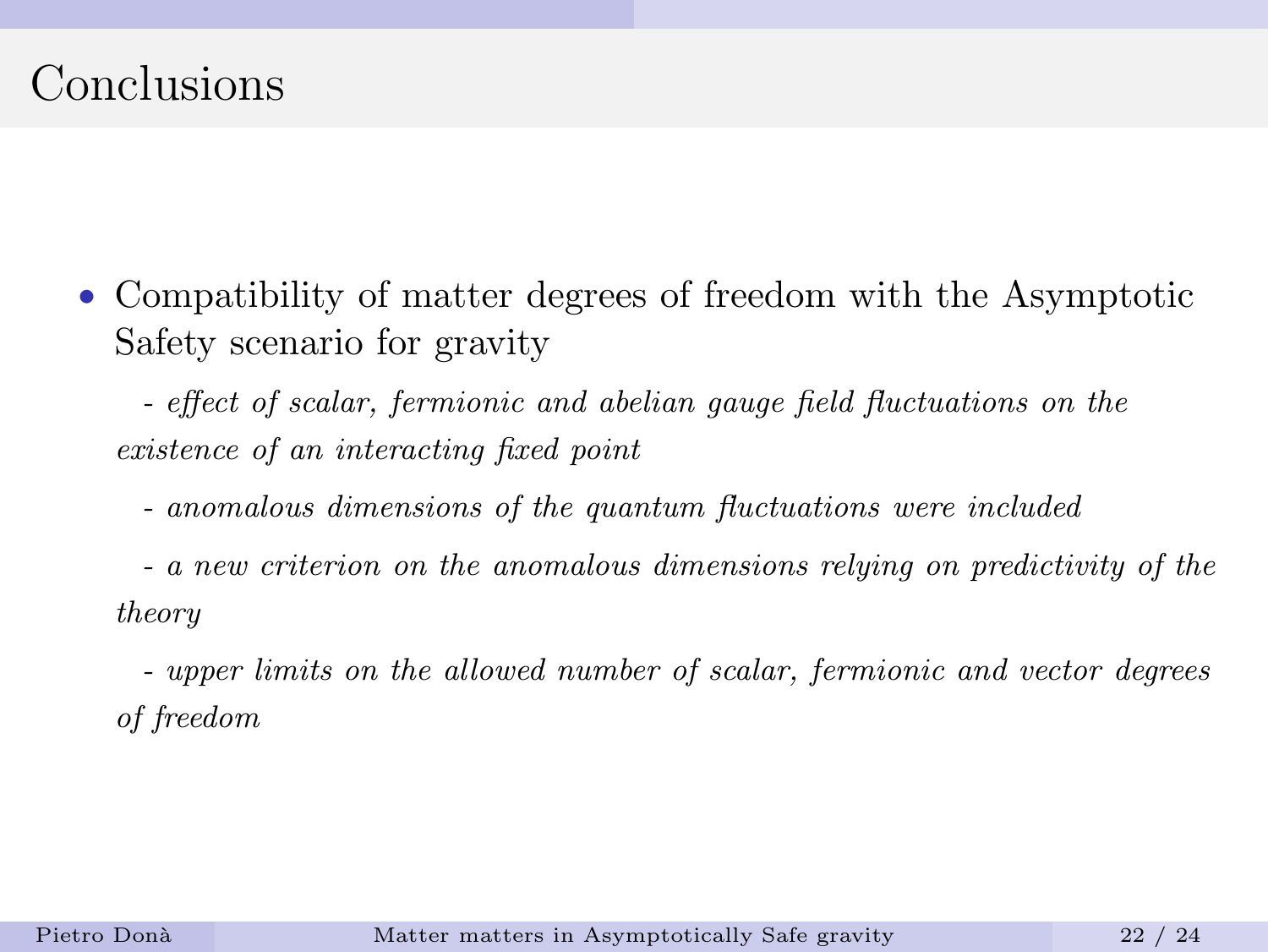- Focusing on particular models
	- Standard Model matter content is compatible with the existence of a NGFP
	- observationally motivated extensions are compatible too
	- the other models are not
- Going to larger dimension
	- the allowed region shrinks
	- no more compatibility with the SM
- Effect of matter degrees of freedom on the quantum gravity scale
	- the quantum gravity scale may be farther than we expect